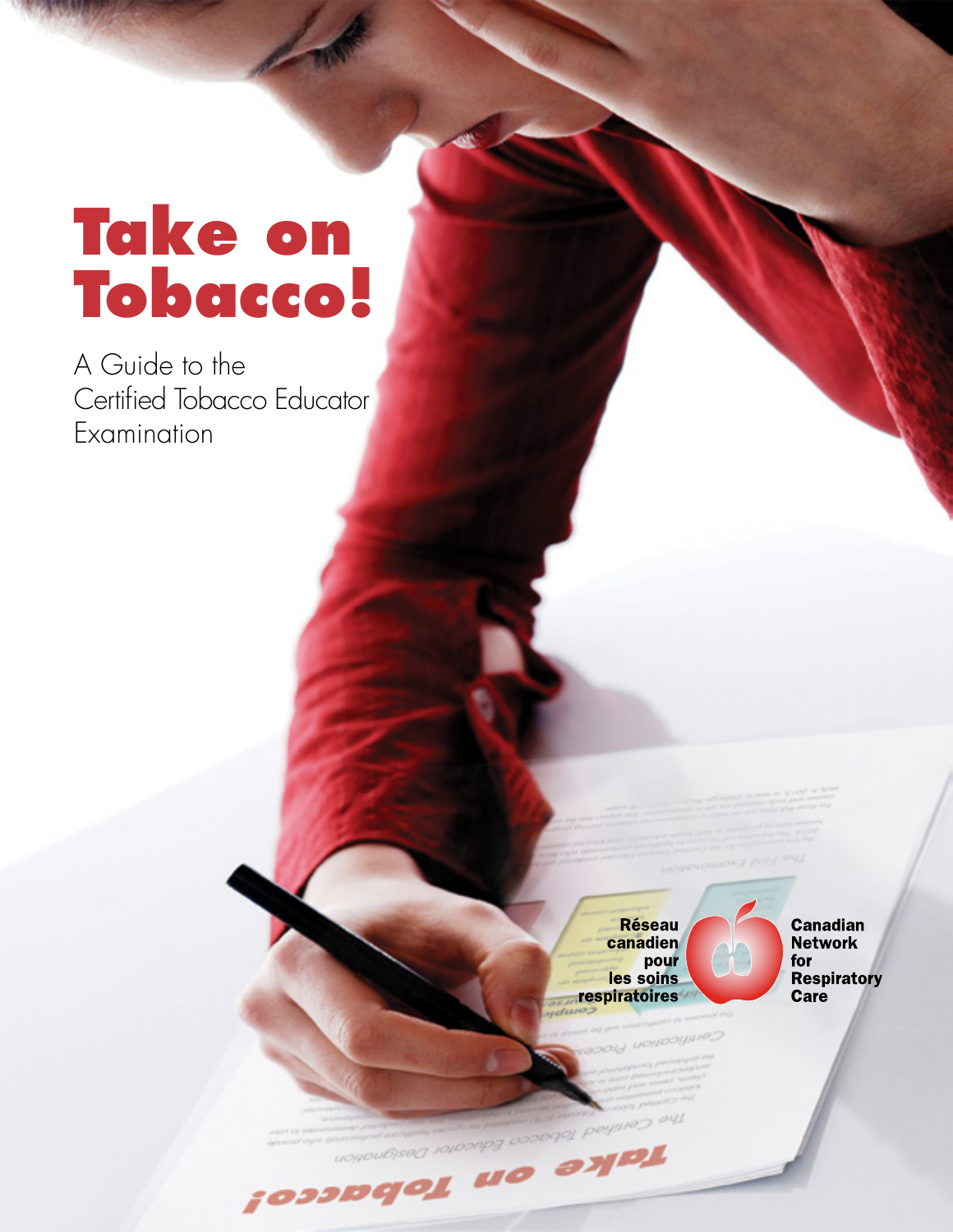# **Take on Tobacco!**

## The Certified Tobacco Educator Designation

The Certified Tobacco Educator (CTE) credential recognizes healthcare professionals who provide tobacco prevention and cessation services to their clients. This new credential demonstrates to your clients, peers and supervisors that you have the competencies to provide comprehensive, evidence-informed care in tobacco. The CTE credential is based on two sets of competencies: the enhanced foundational education competencies and the tobacco education competencies.

## Certification Process

The process to certification will be similar to other CNRC credentials.



## CTE Examinations

The next examination is scheduled for Friday, November 18<sup>th</sup>, 2022.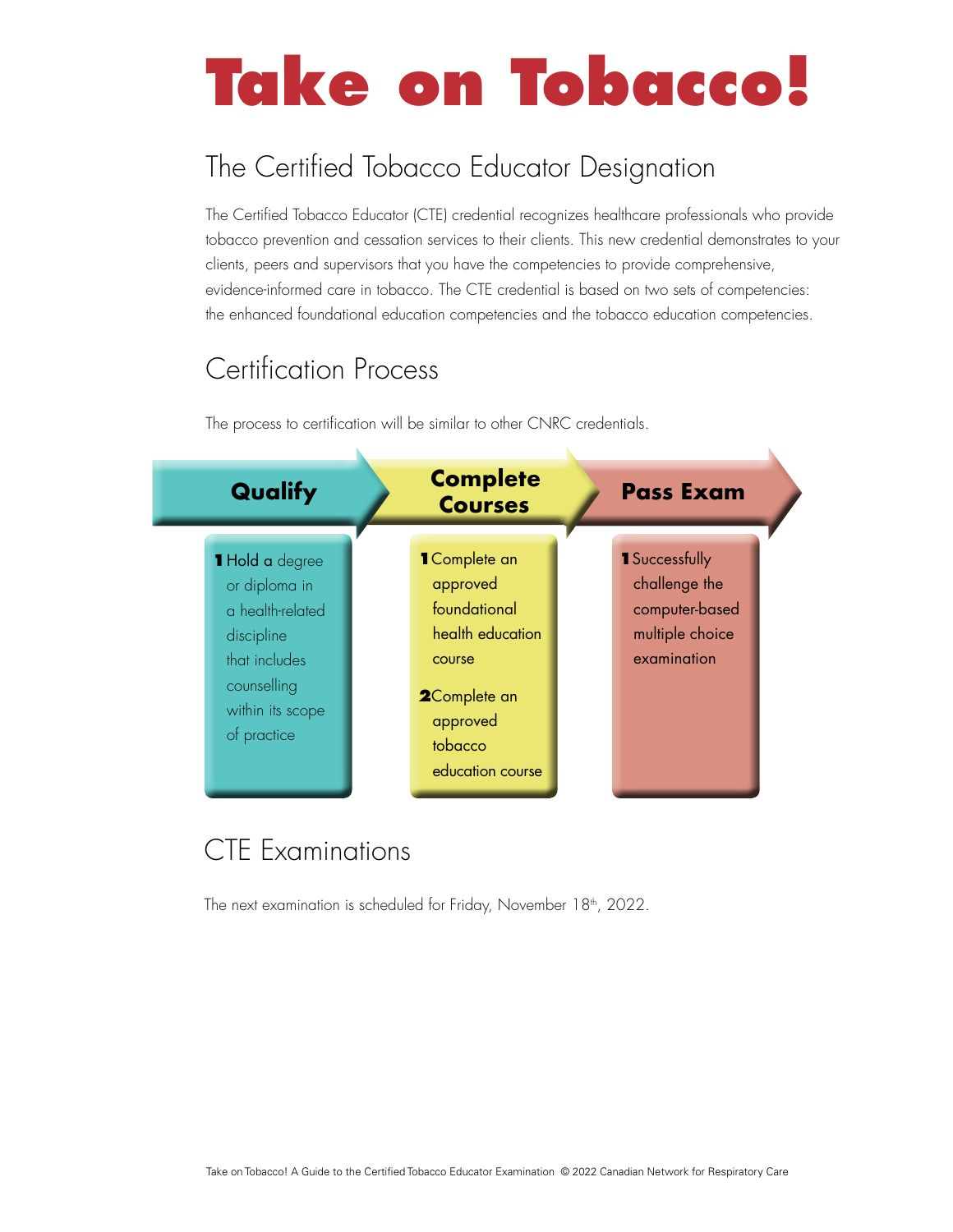## Requirements to Challenge the CTE Exam

#### **If you already hold a current CNRC credential (i.e. CRE, CAE, CCE)**

You are **not required** to take a foundational health education course. However, the new foundational health education competencies are significantly different from the education content in the CRE, CAE and CCE learning objectives. You will still be evaluated on the foundational health education competencies on the CTE exam. As this content is so different, we would **still recommend** that you complete a new foundational health education course and purchase the CNRC foundational health education workbook.

#### **You must complete one of the following tobacco education programs**:

#### **Alberta Health Services**

*(For Alberta residents only)*

#### *Alberta Quits Learning Series* (4 COURSES REQUIRED)

#### *Online*

- 1 Tobacco Basics,
- 2 Tobacco Cessation Pharmacology
- 3 Intensive Tobacco Interventions

[Register here](https://phc.myabsorb.ca/#/public-dashboard): https://phc.myabsorb.ca/#/ public-dashboard

#### *Plus*

(WORKSHOP REQUIRED) *4 Tobacco Intervention Workshop* [Register here: https://app.bookking.ca/](https://app.bookking.ca/ albertaquitspub/courses/index.asp ) [albertaquitspub/courses/index.asp](https://app.bookking.ca/ albertaquitspub/courses/index.asp ) Phone: 780 361-1381 Email: [tru@albertahealthservices.ca](mailto:tru%40albertahealthservices.ca?subject=)

#### **Southern Alberta Institute of Technology/Maple Respiratory Group Inc.**

#### *Tobacco Education Program*

(One-day workshop offered in combination with Alberta Health Services online programs) Phone: 877 674-4778

**[www.maplerespiratory.ca](http://www.maplerespiratory.ca) [www.sait.ca](http://www.sait.ca)**

#### **The TEACH Project Core Course**

(Training Enhancement in Applied Cessation Counselling and Health}

*Centre for Addiction and Mental Health* Phone: 416 535-8501 ext. 31600 Email: [teach@camh.ca](mailto:teach%40camh.ca?subject=) [www.teachproject.ca](http://www.teachproject.ca)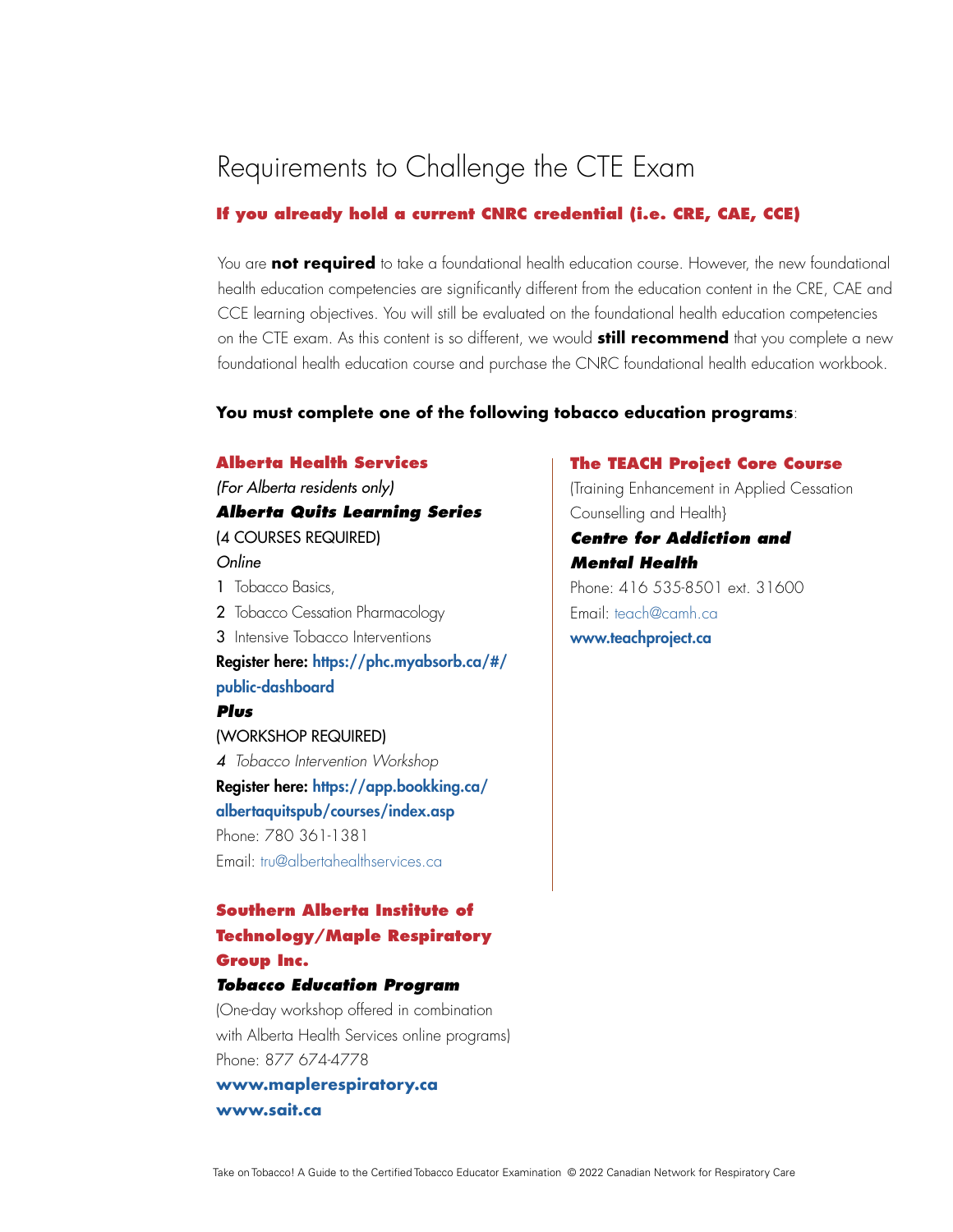## Requirements to Challenge the CTE Exam

#### **If you do not hold a current CNRC credential**

- **1**. You must have a degree or diploma in a health-related discipline that includes counselling within its scope of practice.
- **2**. You must complete one of the following foundational health education programs:

#### **Alberta Health Services**

*(For Alberta residents only) Foundational Health Educator Workshop*  [Register here](https://phc.myabsorb.ca/#/public-dashboard): https://app.bookking.ca/

albertaquitspub/courses/index.asp Email: [tru@albertahealthservices.ca](mailto:tru%40albertahealthservices.ca?subject=)

#### **Resp***Trec***©**

c/o Lung Association of Saskatchewan *Chronic Disease Management Educator Course*  Phone: 306 343-9511 Email: [info@resptrec.org](mailto:info%40resptrec.org?subject=)

**[www.resptrec.org](http://www.resptrec.org)**

### **Southern Alberta Institute of Technology/Maple Respiratory Group Inc. Foundational Health Education Workshop** Phone: 877 674-4778 [www.maplerespiratory.ca](http://www.maplerespiratory.ca) [www.sait.ca](http://www.sait.ca)

**The TEACH Project Centre for Addiction and Mental Health (CAMH) Foundational Health Education Workshop**  Phone: 416 535-8501 ext. 31600 Email: [teach@camh.ca](mailto:teach%40camh.ca?subject=) **[www.](mailto:www.teachproject.ca?subject=)nicotinedependenceclinic.com**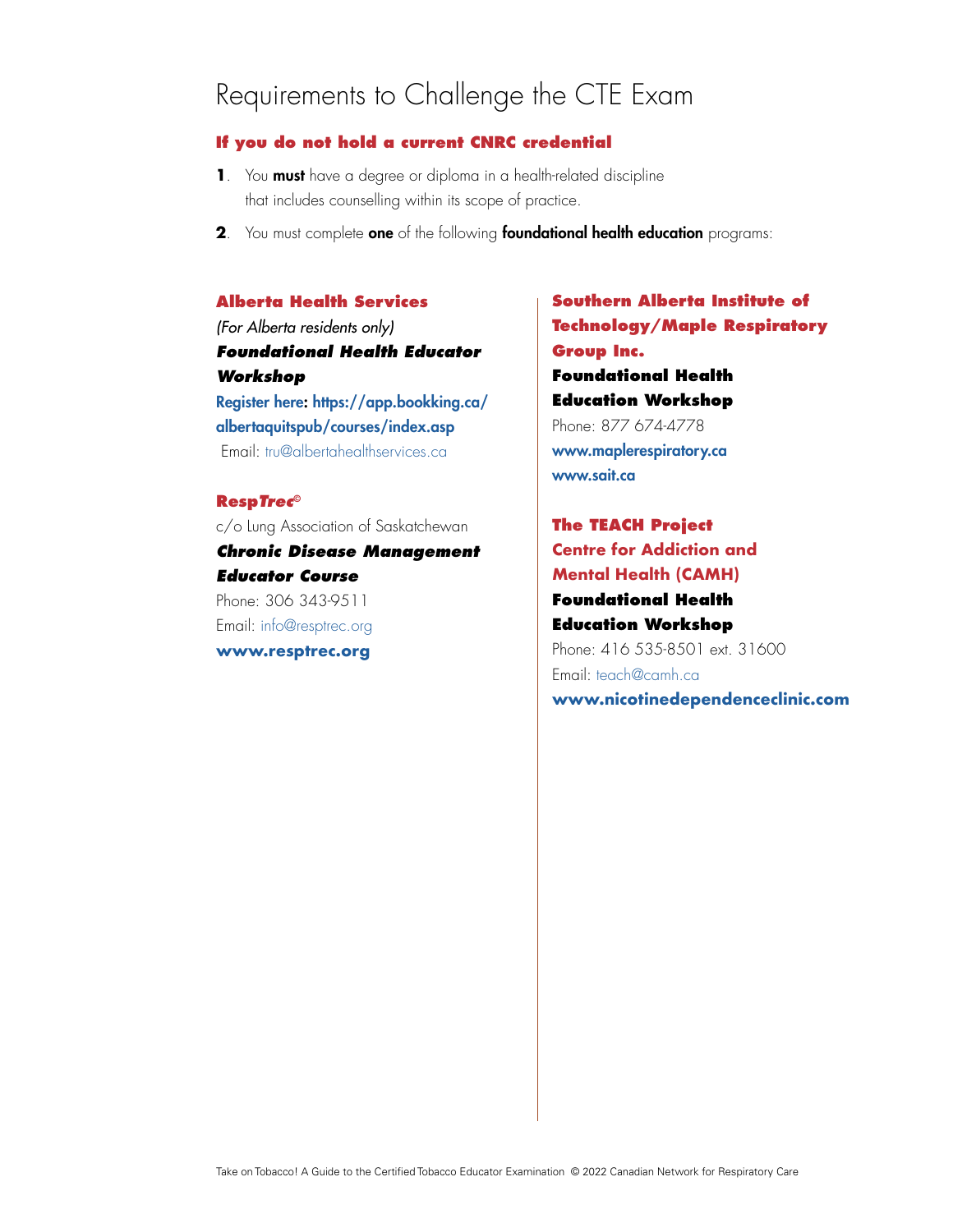#### **If you do not hold a current CNRC credential** *(continued)*

**3**. You must complete **one** of the following **tobacco education** programs:

#### **Alberta Health Services**

*(For Alberta residents only)*

#### *Alberta Quits Learning Series* (4 COURSES REQUIRED)

#### *Online*

- 1 Tobacco Basics,
- 2 Tobacco Cessation Pharmacology
- 3 Intensive Tobacco Interventions

#### [Register here](https://phc.myabsorb.ca/#/public-dashboard): https://phc.myabsorb.ca/#/ public-dashboard

#### *Plus*

#### (WORKSHOP REQUIRED)

*4 Tobacco Intervention Workshop* [Register here: https://app.bookking.ca/](https://app.bookking.ca/ albertaquitspub/courses/index.asp ) [albertaquitspub/courses/index.asp](https://app.bookking.ca/ albertaquitspub/courses/index.asp ) Phone: 780 361-1381

Email: [tru@albertahealthservices.ca](mailto:tru%40albertahealthservices.ca?subject=)

#### **Southern Alberta Institute of Technology/Maple Respiratory Group Inc.**

#### *Tobacco Education Program*

(One-day workshopoffered in combination with Alberta Health Services online programs) Phone: 877 674-4778 [www.maplerespiratory.ca](http://www.maplerespiratory.ca
) [www.sait.ca](http://www.sait.ca)

#### **The TEACH Project Centre for Addiction and Mental Health (CAMH) Core Course** Phone: 416 535-8501 ext. 31600 Email: [teach@camh.ca](mailto:teach%40camh.ca?subject=)

**[www.](mailto:www.teachproject.ca?subject=)nicotinedependenceclinic.com**

*New accredited CTE prep training programs will be added. Please check the CNRC website to see updates to the list of approved training providers.*

Register for the CTE Examination at: *[www.cnrchome.net](https://events.eply.com/CNRCExamReg)*